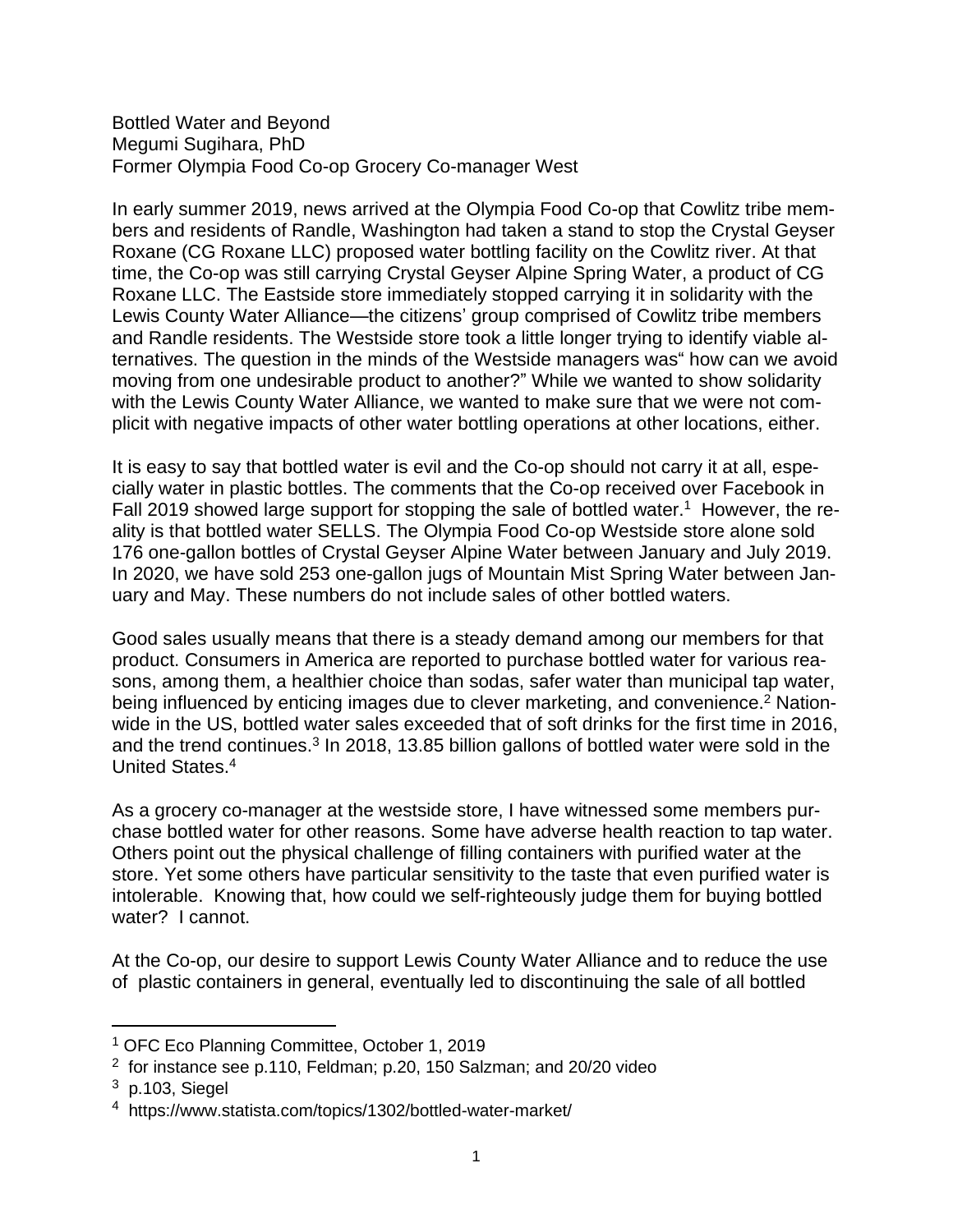water in single-use plastic bottles in early 2020. Yet, there was still a nagging question: Is avoiding plastic single-use bottled water good enough?

As I researched, I discovered that the issue of bottled water is surrounded by a lot of misinformation. For example, contrary to the common belief that bottled water tastes better than tap water, multiple blind-tasting tests show that consumers often cannot tell the difference or even prefer the taste of the tap water.<sup>5</sup> Or even without labeling them as "mis"information, the issue is so multifaceted that it is hard to know what some claims really mean. For instance, can we consider certain containers sustainable only because they can be recycled in many locales? The information that matters is often not found easily and I had to pay attention to what is missing as much as what is stated. As much as I wish I could write this article with certainty and recommend good bottled water to buy, it is not that clear cut. All I can do here is to present some pointers that members might take into consideration when (or if) purchasing bottled water.

## **Types of water**

The Safe Drinking Water Act defines bottled water as a food product. Much like other food products, the Food and Drug Administration (FDA) has jurisdiction over bottled water. FDA defines bottled water as "water that's intended for human consumption and sealed in bottles or other containers with no added ingredients, except that it may contain a safe and suitable antimicrobial agent." <sup>6</sup> Spring water, mineral water, well water, and artesian well water are four types of bottled water under this definition.<sup>7</sup> In addition, purified (or sometimes even untreated) municipal tap water, such as distilled water, is considered bottled water. What is not considered bottled water is flavored and unflavored sparkling water, such as Ever & Ever and La Croix. They are considered soft drinks.

The different types of bottled water become important when considering the environmental impact and quality. From the environmental stand point, pumping out ground water seems to have more impact on the aquifer than surface water or spring water<sup>8</sup>, which by definition flows out of the ground naturally.<sup>9</sup> Implications on water quality will be discussed later under "Quality and Safety."

# **Source**

Many readers probably already know that the photos and/or illustrations of mountains on the container do not mean the water came from those mountains. It is also known that product names, such as "Poland Spring," do not indicate which specific springs the

<sup>&</sup>lt;sup>5</sup> See examples sited in p.182 Saltzman, such as ABC's 20/20, Good Morning America

<sup>&</sup>lt;sup>6</sup> https://www.fda.gov/consumers/consumer-updates/bottled-water-everywhere-keeping-it-safe 7 ibid

<sup>&</sup>lt;sup>8</sup> https://www.usgs.gov/special-topic/water-science-school/science/groundwater-storage-andwater-cycle?qt-science\_center\_objects=0#qt-science\_center\_objects

<sup>&</sup>lt;sup>9</sup> p.179 Salzman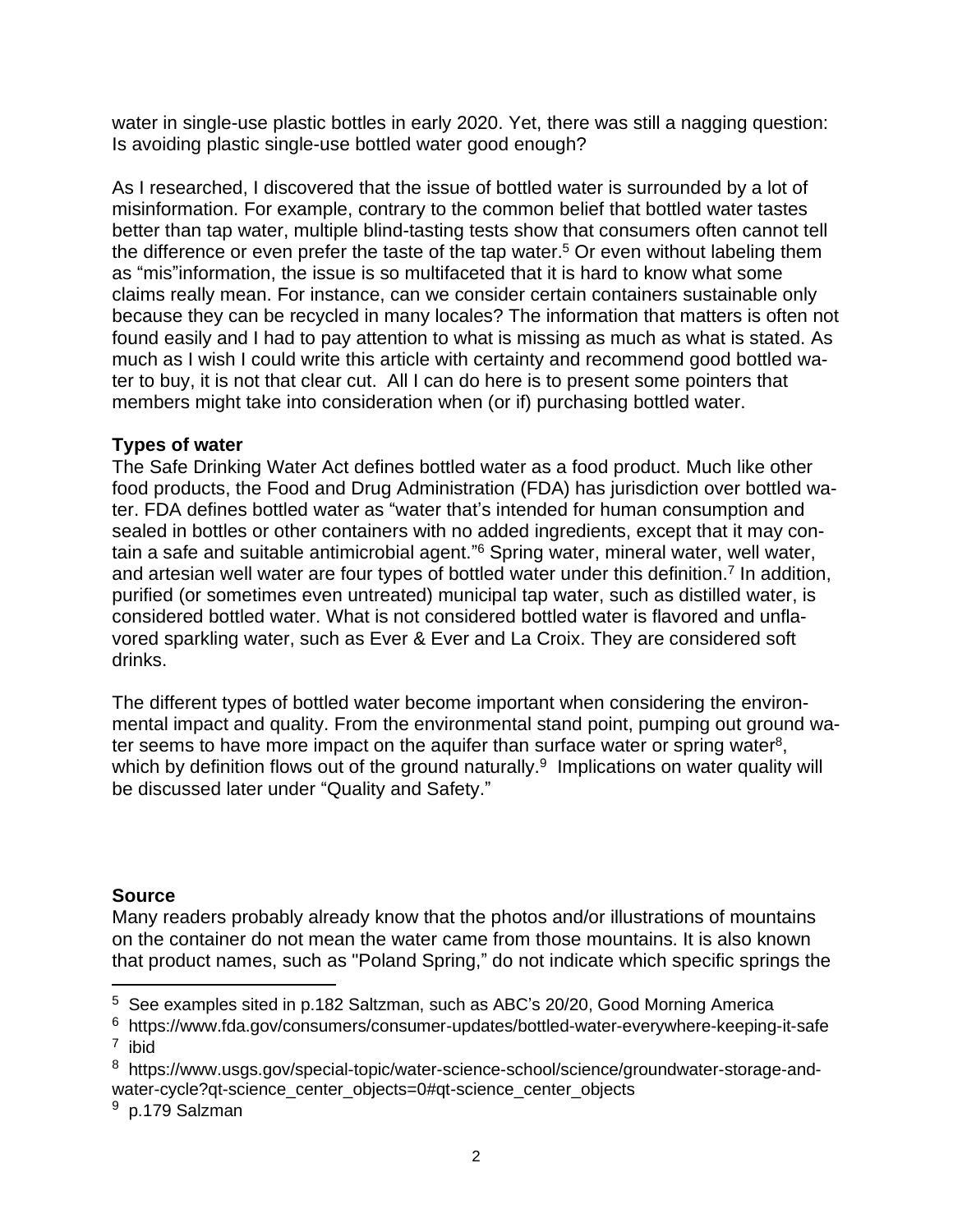water came from. Indeed finding out the exact source of the bottled water from information on the containers or product websites can be challenging because they often give general descriptions like "at the root of Mount Shasta" or "near the 850,000 acre Sumter National Forest." But why is it important to know the exact location of the source?

A few reasons. First, transparency. Consumers have the right to know if the water comes from multiple spring sources or tap water, how the water is treated (or not), or how the water source is protected. Some believe company transparency is a good indication of a company's trustworthiness.

Second, the exact location could indicate potential ground water contamination. Factory cattle farming, conventional agriculture, and fracking in a nearby area could have adverse effects on the water quality. Or does it matter if the bottled water was welled in the middle of an industrial park? Consumers can make informed choices if they are given access to the information of water source.

Another reason to find out the source of the water is to avoid contributing to local water deprivation. We should know if the water is coming from a draught-stricken area or an area where their municipal water is unsafe. Whenever possible, it is a good idea to check if there is any dispute between the local residents and the bottling company. If we do not know where the water is coming from, we won't be able to do the research.

Further, from the environmental standpoint of reducing carbon footprint, it is probably a good idea to choose water coming from somewhere closer to us than farther away. The shorter distance and travel time would also reduce the risk of water contamination during the transportation. I will discuss more on this in the next section.

# **Quality and Safety**

As mentioned earlier, the quality of the bottled water is supposed to be monitored and regulated by the FDA. However, there are many reasons why the water we find in the bottles could be less than optimal in quality and safety.

First, FDA regulations apply only to those products that are sold across state lines, which accounts only for about 30% of bottled water in the market.<sup>10</sup> Even for those 30%, with 2 staff at FDA overseeing more than 700 brands of bottled water, the actual number of bottled water monitored is likely minuscule.<sup>11</sup>

Second, FDA regulations only set the acceptable *upper limit* of ninety-one contaminants, including coliform bacteria, arsenics, lead, and benzene.<sup>12</sup> Some bottled water manufacturers claim that their spring water is pure and clean because it is filtered through the natural filter of the earth's layers. To that claim, James Salzman, author of

<sup>&</sup>lt;sup>10</sup> https://www.nrdc.org/experts/adrianna-quintero/bottled-water-still-pure-hype

 $11$  p.106, Siegel

<sup>12</sup> p.104, p.107, Siegel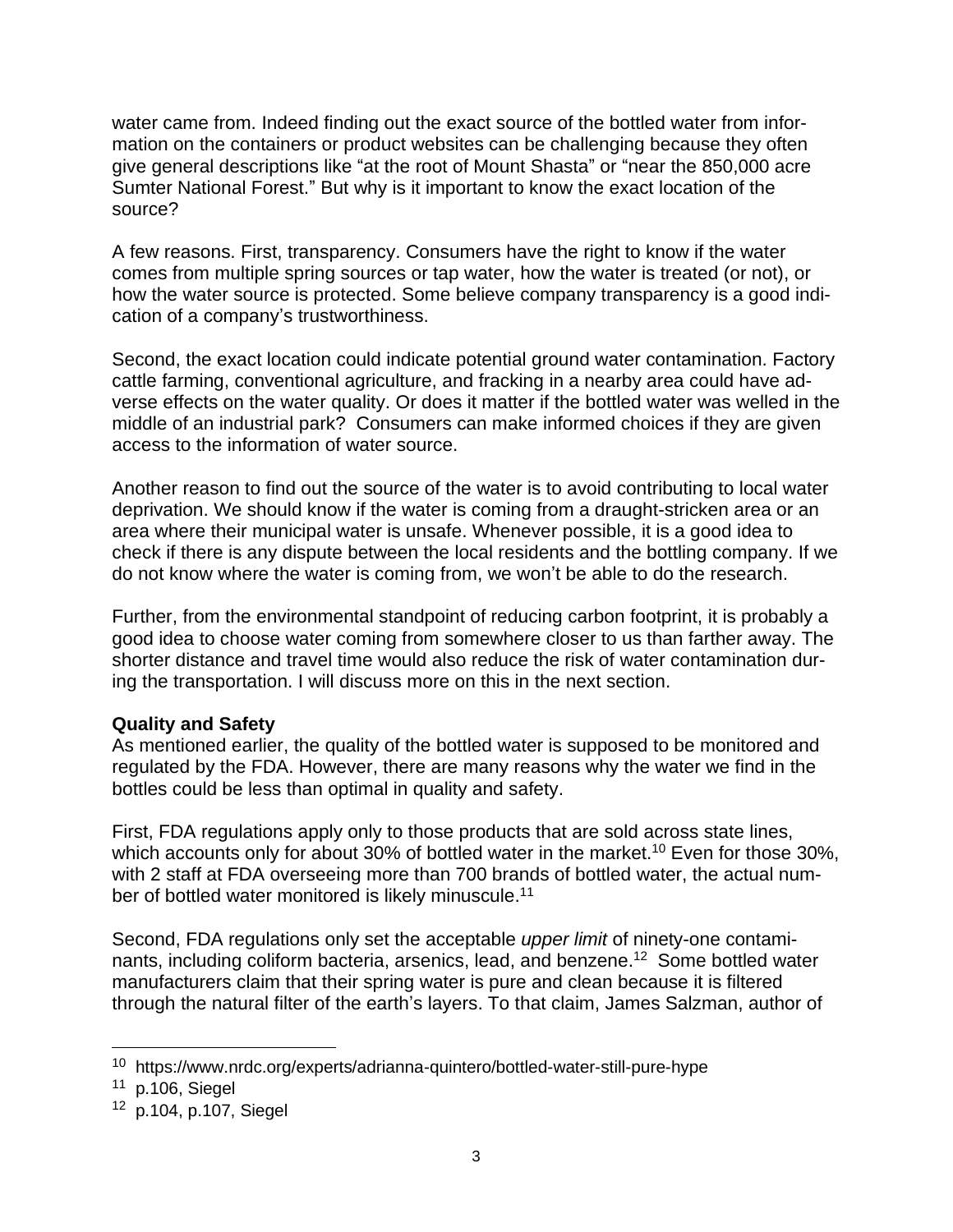the book *Troubled Water*, warns that "many things in nature that are water soluble are not good for us. [Also] teeming numbers of microorganisms live in water".<sup>13</sup> One study by an environmental group, NRDC, reported that 22 percent of more than a thousand bottled waters tested contained more than acceptable levels of chemicals.<sup>14</sup>

Many information sources sensationally report that quite a few bottled waters are indeed filtered tap water.<sup>15</sup> It is upsetting to know that the tap water that costs \$0.01 per gallon is sold at \$1.33 after filtration.<sup>16</sup> Yet, when it comes to the safety, filtered tap water is more strictly regulated than spring water. It is ironic that the very chemical agent, chlorine, that many shoppers try to avoid, was what made tap water safe in the US. The safe tap water reduced the sale of bottled water in the early-to-mid 1900s.<sup>17</sup>

This is not to say that all spring water is unsafe or that tap water has better quality. However, just like we do not drink any spring water along our hiking trails, we need to be aware that "fresh water from the ground" is not synonymous with clean and safe drinking water.

Lastly, even when water at the source is of high quality, and the source is protected, the water still faces a risk of contamination during the transportation and storage. The chemical bleaching from the container into the water increases as it travels for a long time. Further more, contamination could occur if the water is stored in high-temperature environments.<sup>18</sup> This is another reason why the distance between the source as well as the container material matter.

## **Container**

When plastic bottles were first introduced, they were considered a revolutionary solution. Unlike glass they won't break easily, they are light, and "cheap" to produce. As environmental and health issues around plastic—from pollution during production, chemical contamination of contents during use, and post-usage disposal—become more publicly known, many bottled water manufacturers are moving away from plastic containers. Aluminum, paper, and plant-based plastics are some of the alternative materials for the containers, each claiming "environmentally friendly," "sustainable," "renewable," "compostable," and so forth. When looked closely, once again it is not that simple. For instance, the leading paper container, Tetra Pak, is actually made up 74% of paperboard

 $13$  p.75, Siegel

<sup>14</sup> https://www.nrdc.org/stories/truth-about-tap

<sup>&</sup>lt;sup>15</sup> for example ABC 20/20 Bottled Water vs Tap Water; and Consumer Report "How Coke and Pepsi Make Millions From Bottling Tap Water, as Residents Face Shutoffs," https://www.consumerreports.org/bottled-water/how-coke-and-pepsi-make-millions-from-bottling-tap-water-asresidents-face-shutoffs/

<sup>&</sup>lt;sup>16</sup> https://www.consumerreports.org/bottled-water/how-coke-and-pepsi-make-millions-from-bottling-tap-water-as-residents-face-shutoffs/

<sup>&</sup>lt;sup>17</sup> p.100, Salzman; and https://foodrevolution.org/blog/chlorine-water-harmful/

<sup>&</sup>lt;sup>18</sup> p.260, Siegel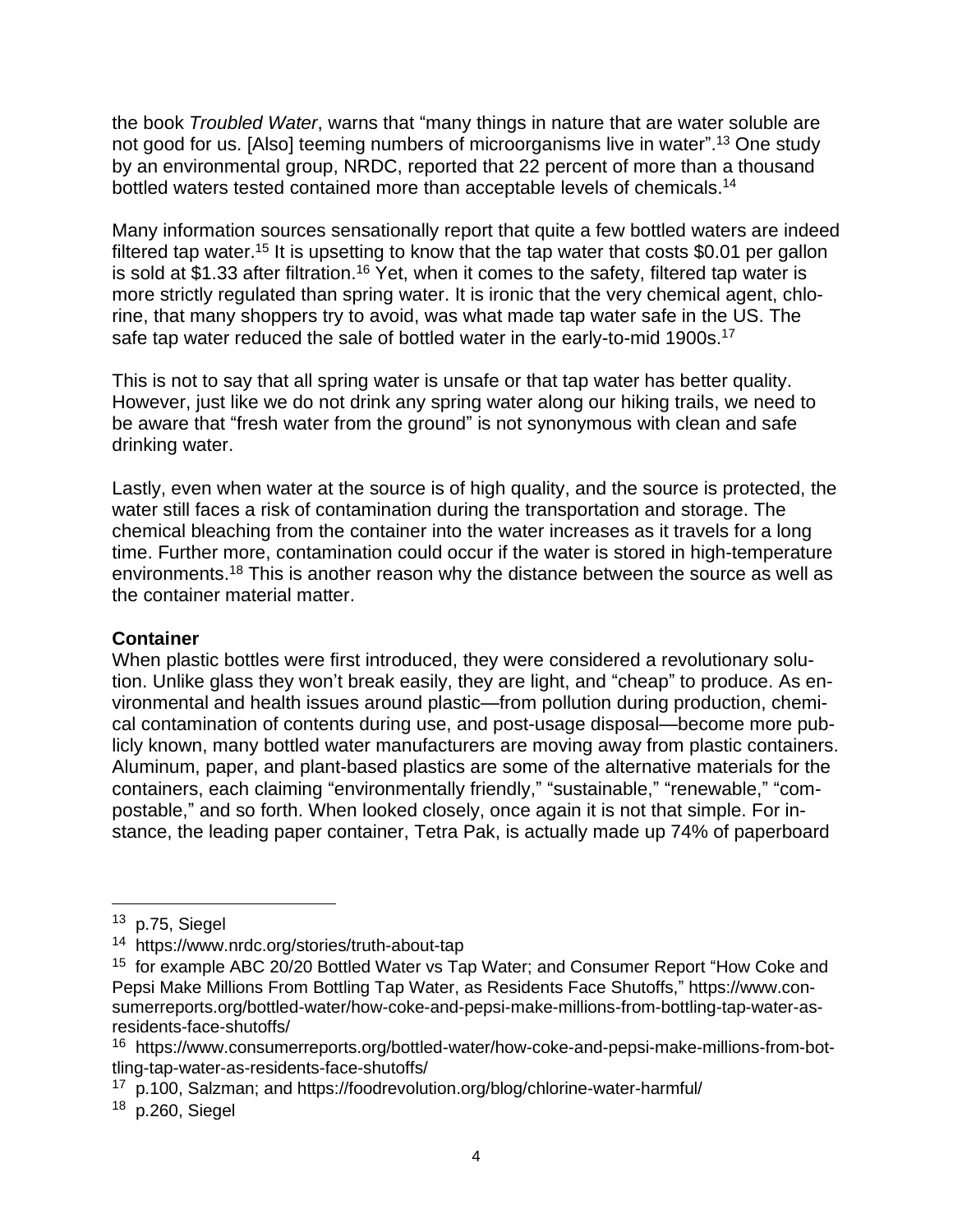(none of which is recycled from post consumption Tetra Pak,) 22% polyethylene (plastic!), and 4% aluminum foil.<sup>19</sup> Furthermore, biodegradable bioplastics are not recyclable in many cities, including Olympia, and will break down only in a high-temperature industrial composting facility, not in your compost bin.<sup>20</sup> While it still seems a good idea to avoid single-use plastic bottles, it is not that simple to pick the best alternative container.

## **Manufacturer**

Lastly, I highly recommend that consumers run a background check on the manufacturers, in particular their affiliation to multinational corporations. For instance, Crystal Geyser Water Company (a related but separate entity from CG Roxane LLC) is an affiliate of Otsuka Holdings whose parent company is Otsuka Pharmaceutical, a Japan-based multinational corporation. It is important because the issue of ownership is a matter of control. When water is becoming more and more scarce with climate change, and treated as a global commodity much like oil, consumers should be aware of who owns and controls the water.

At the time of this writing (June, 2020), Olympia Food Co-op carries nine bottled waters. The following shows how those products fare with the above-mentioned pointers:

| Product                    | Type                 | Source                                                           | Container                   | Mnufactular                                                                                                              |
|----------------------------|----------------------|------------------------------------------------------------------|-----------------------------|--------------------------------------------------------------------------------------------------------------------------|
| The Mountain Valley        | spring water         | Quachita Mountains, Car-<br>land County, Arkansas,<br><b>USA</b> | glass                       | Clear Mountain Spring Wa-<br>ter Company (USA)<br>affiliate of DS Services of<br>America INC under Cott Cor-<br>poration |
| Voss                       | municipal wa-<br>ter | Vatnestrøm, Iveland, Nor-<br>way                                 | glass                       | Reignwood Group (China)<br>affiliate of DS Services of<br>America INC under Cott Cor-<br>poration                        |
| Castle Rock Water          | spring water         | Dunsmuir CA, USA                                                 | glass                       | Castle Rock Water Com-<br>pany (USA)                                                                                     |
| Gerolsteiner               | mineral water        | Gerolstein, Germany                                              | glass                       | Gerolsteiner Bremen GmbH<br>(Germany)                                                                                    |
| Boxed Water is Bet-<br>ter | municipal wa-<br>ter | Lindon, UT, USA (multiple<br>sources)                            | aseptic                     | Boxed Water is Better<br>LLC.(USA)                                                                                       |
| <b>Pround Source</b>       | spring water         | MacKey, Custer County,<br>ID, USA                                | aluminum                    | Proud Source Water (USA)                                                                                                 |
| <b>Flow</b>                | spring water         | Augusta County, VA, USA<br>(multiple locations)                  | <b>Tetra Pak</b><br>aseptic | Flow Beverages Inc (Can-<br>ada)                                                                                         |

<sup>19</sup> https://draftingutopia.com/2018/04/19/the-tetra-pak-versus-plastic-glass-containers/; and https://www.treehugger.com/corporate-responsibility/in-what-world-can-you-call-tetra-pakgreen.html

<sup>&</sup>lt;sup>20</sup> https://www.packagingdigest.com/sustainable-packaging/how-sustainable-are-biodegradableand-plant-based-plastics-2017-05-30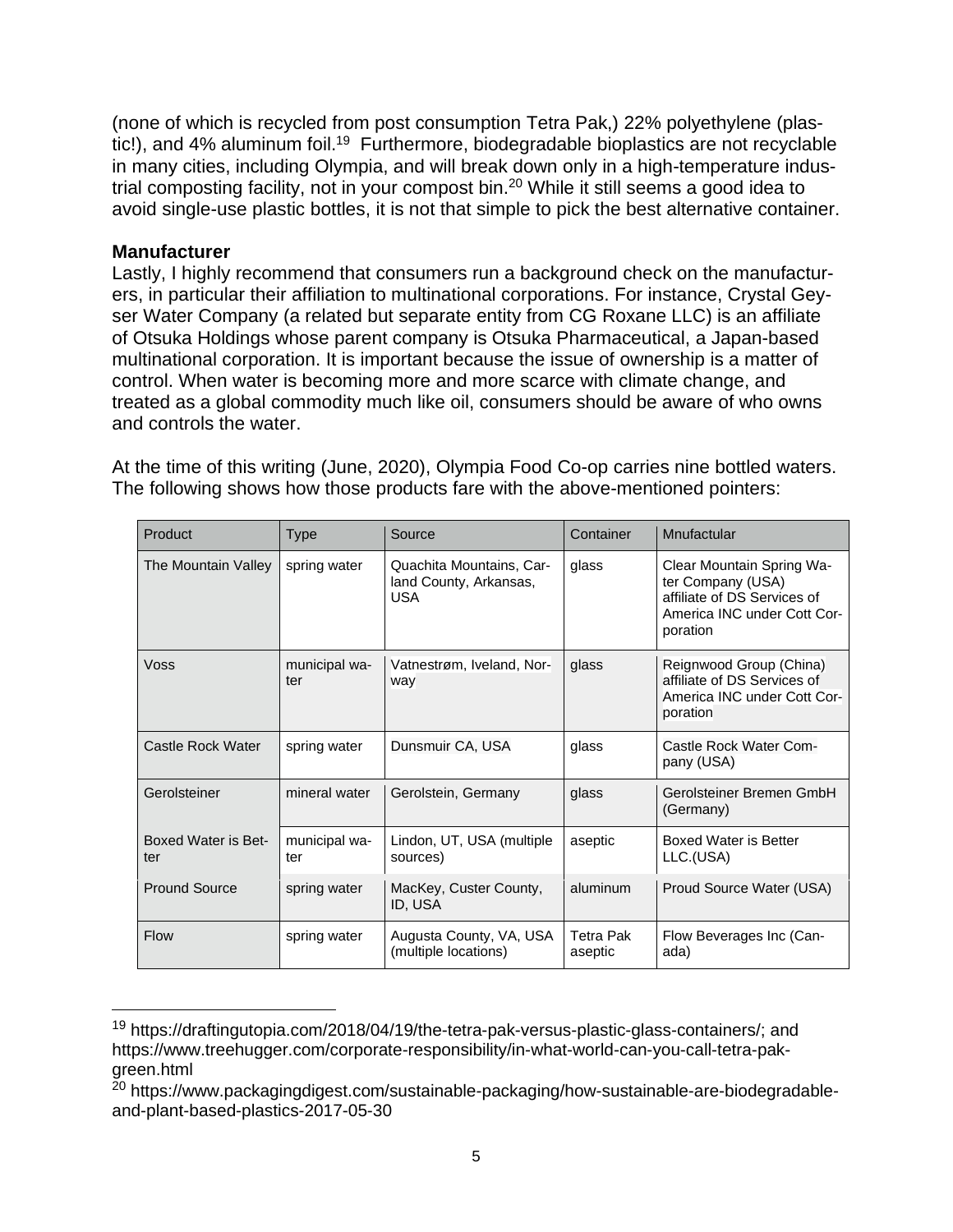| Product              | Type         | Source                                                                | Container                                  | Mnufactular                                 |
|----------------------|--------------|-----------------------------------------------------------------------|--------------------------------------------|---------------------------------------------|
| <b>Just Water</b>    | spring water | Glen Falls, NY, USA (mul-<br>tiple locations in the US<br>and Europe) | <b>Tetra Pak</b><br>plant-based<br>plastic | Just Goods Inc. (HQ in<br>Holland, MI, USA) |
| <b>Mountain Mist</b> | spring water | Spanaway, WA, USA                                                     | high density<br>polyethylene<br>(plastic)  | Mountain Mist (USA)                         |

# **Protecting Washington's Water**

Let us go back to where we started with this article. The Co-op's decision to stop carrying single-use bottled water in plastic containers was propelled by the desire to support Lewis County Water Alliance's effort to stop CG Roxane's proposed bottling facility. The Lewis County Water Alliance's goal, however, was to further protect their water and rural environment. On February 24, 2020, their efforts bore fruit as Lewis County Board of Commissioners voted to amend Chapter 17.10 of the Lewis County Code, prohibiting the extraction of water for commercial bottling purposes.<sup>21</sup>

At the state level, on January 14, 2020, the Committee on Agriculture, Water, Natural Resources & Parks (Senators Carlyle, Braun, Van De Wege, Rolfes, Nguyen, Saldaña, Das, Billig, and Hasegawa) introduced the bill SB6278 "Concerning water withdrawals for commercial bottled water production" in the Washington State Senate. The bill, which originally stated "any use of water for the commercial production of bottled water is deemed to be detrimental to the public welfare and the public interest,"<sup>22</sup> was clearly intended to protect Washington's ground and surface water from commercial bottling for good.

The bill passed the Senate with minor amendment and went to the House. In the House, where water bottling companies lobbied heavily, it was amended to protect only surface water. With that, what could have been the ground breaking bill to protect water statewide was considered dead. While Water Alliance was successful in protecting Cowlitz River basin, Washingtonians unfortunately failed to be a national leader in protecting their water from commercial bottling operations.<sup>23</sup>

# **Water as Basic Human Rights**

<sup>21</sup> http://www.chronline.com/news/lewis-county-leads-bottled-water-battle/article\_af5be0a6- 576b-11ea-b001-f3573cdf5d10.html

<sup>22</sup> http://lawfilesext.leg.wa.gov/biennium/2019-20/Pdf/Bills/Senate%20Bills/6278.pdf#page=1

<sup>&</sup>lt;sup>23</sup> https://www.foodandwaterwatch.org/news/washington-state-committee-fails-to-stop-waterbottle-extraction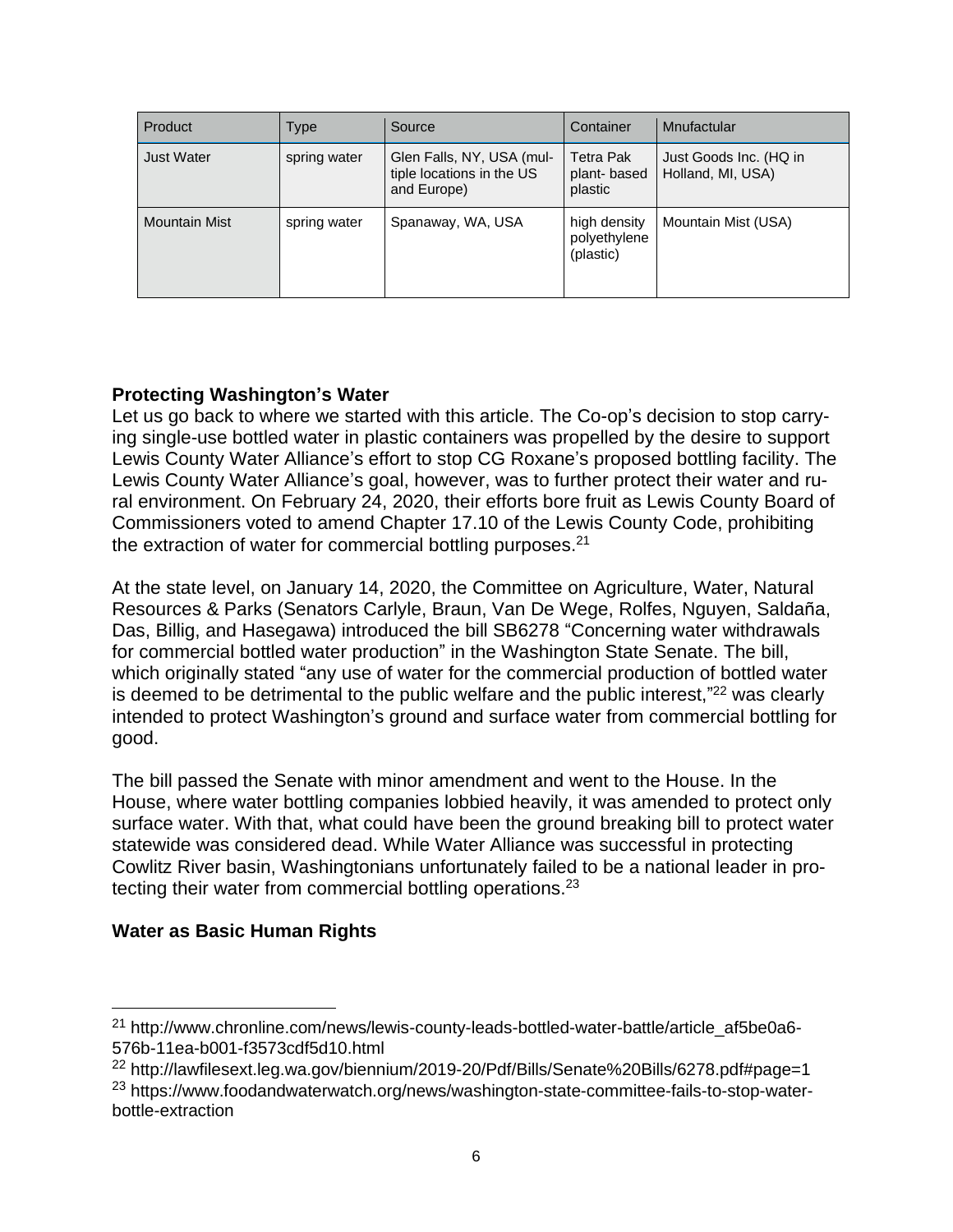On July 28, 2010, the United Nations General Assembly adopted a resolution declaring access to clean and safe water as a basic human right.<sup>24</sup> Often times, this declaration is used as the foundation to argue against bottled water across the board.<sup>25</sup> The argument is that water should not be considered a commodity and bottled water — the epitome of the commodification— must be prohibited. Respecting the spirit of the declaration, yet taking a slightly different angle, I wonder what is the role of the Olympia Food Co-op in making desired water more acceptable to the members? The Co-op already offers a reverse osmosis water filter system and BPA-free water containers at both stores. If that is not meeting the needs of the members, what else is needed? In addition to choosing the bottled water wisely, the Co-op might have to consider providing service that makes it easier for the members to take filtered water home. Or can someone perhaps go fetch water from Olympia's artesian well for minimal fee? Swimming in the murky water of bottled water issues, creative solutions, like so many other areas of life, might need to be called forth.

#### **Selected References: Books:**

Barlow, Maude. 2013. Blue Future: Protecting Water for People and the Planet Forever — Monde Barlow is the world leading advocate for the water as basic human rights.

Feldman, David Lewis. 2012. Water

— Good resource for the basics of drinking water from global perspective.

Salzman, James. 2013. Drinking Water: A History

— Historical perspective on drinking water with focus on the USA. Some surprising facts about bottled water long before the modern popularity.

Siegel, Seth M. 2019. Troubled Water. — Great resource on the safety of drinking water, municipal and bottled.

## **Videos:**

ABC 20/20 Bottled Water vs Tap Water. https://www.youtube.com/watch?v=m3tmdg0Oh7o

Flow: For the Love of Water. official trailer https://www.youtube.com/watch?v=LGd9D4J0lag

Tapped. https://www.youtube.com/watch?v=dzntuXdE8dY\

The Story of Bottled Water. https://www.storyofstuff.org/movies/story-of-bottled-water/ — also on the Story of Stuff Project website are three very informative short documentary videos on water.

<sup>24</sup> https://www.unwater.org/water-facts/human-rights/

<sup>25</sup> for instance Barlow